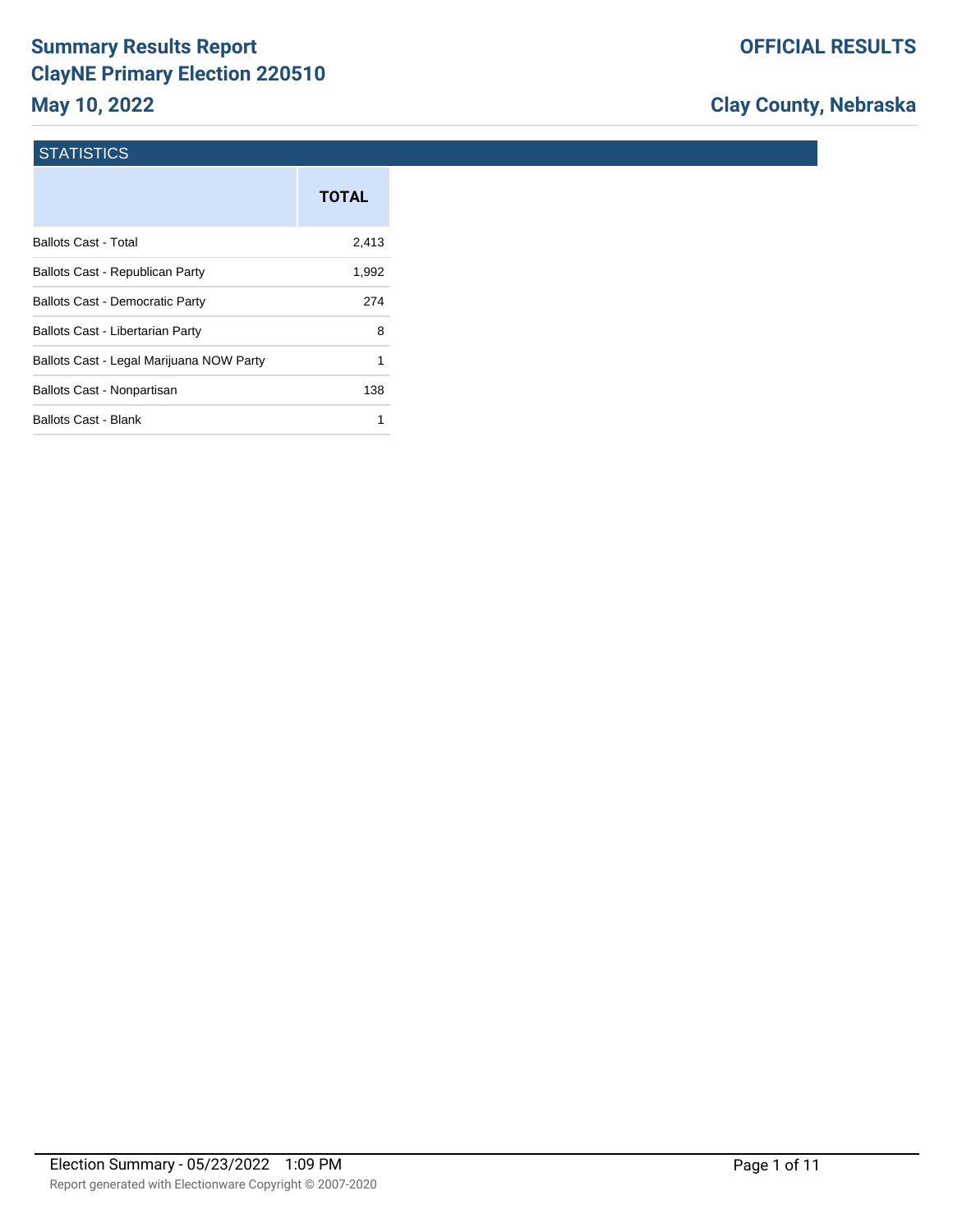#### **Rep Congress Dist. 3**

Vote For 1

|                        | <b>TOTAL</b> |
|------------------------|--------------|
| <b>Adrian Smith</b>    | 1,429        |
| Mike Calhoun           | 437          |
| <b>Write-In Totals</b> | 2            |
| <b>Contest Totals</b>  | 1,992        |

## **Rep Governor**

Vote For 1

|                         | <b>TOTAL</b> |
|-------------------------|--------------|
| <b>Michael Connely</b>  | 40           |
| <b>Brett Lindstrom</b>  | 300          |
| Donna Nicole Carpenter  | 18           |
| Lela McNinch            | 9            |
| Theresa Thibodeau       | 97           |
| Jim Pillen              | 879          |
| <b>Troy Wentz</b>       | 11           |
| Charles W. Herbster     | 563          |
| <b>Breland Ridenour</b> | 38           |
| Write-In Totals         | 1            |
| <b>Contest Totals</b>   | 1,992        |

## **Rep Sec. of State**

|                       | <b>TOTAL</b> |
|-----------------------|--------------|
| <b>Bob Evnen</b>      | 584          |
| <b>Rex Schroder</b>   | 418          |
| Robert J. Borer       | 650          |
| Write-In Totals       | 2            |
| <b>Contest Totals</b> | 1,992        |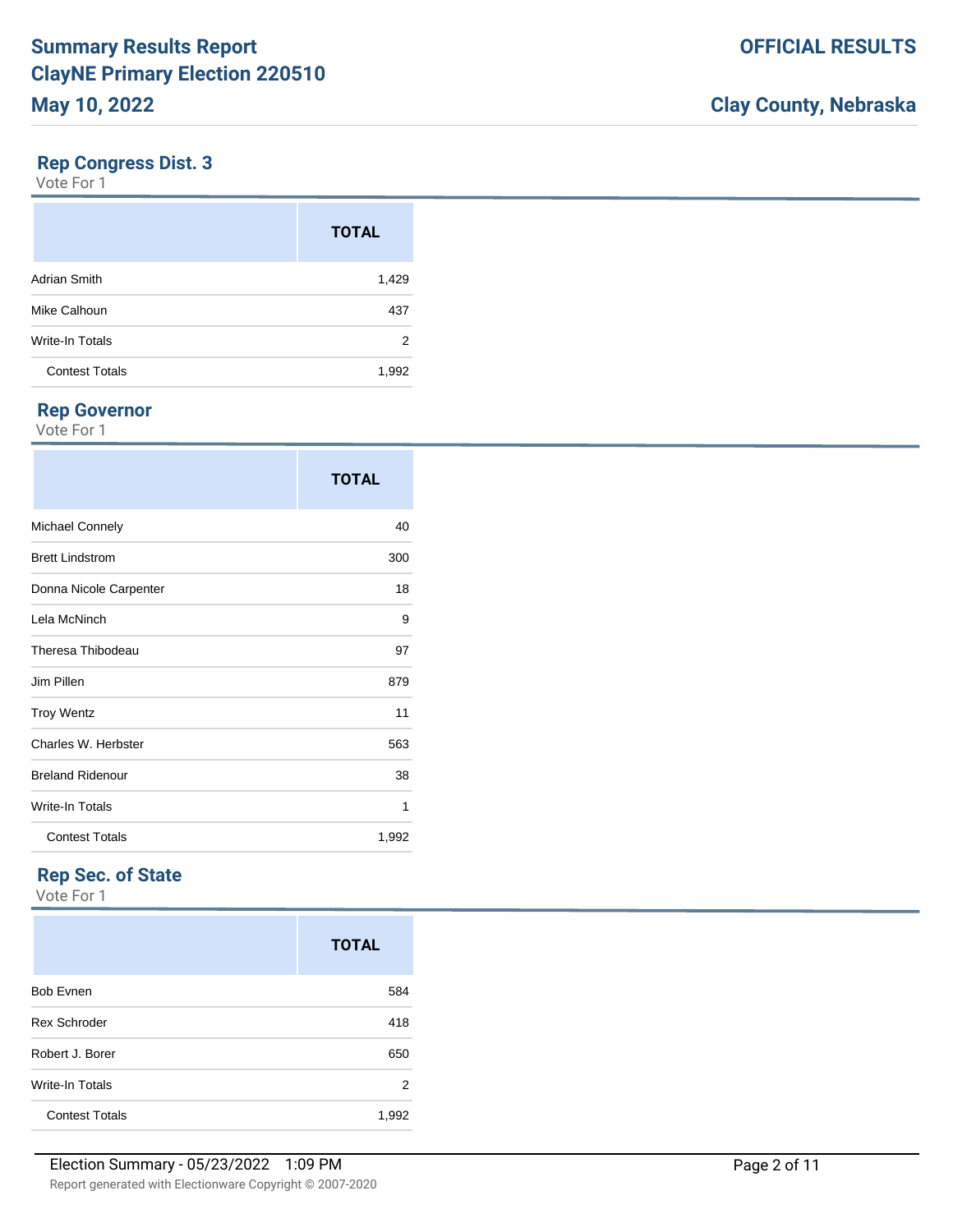#### **Rep State Treasurer**

Vote For 1

|                       | <b>TOTAL</b> |
|-----------------------|--------------|
| John Murante          | 995          |
| Paul Anderson         | 627          |
| Write-In Totals       | 1            |
| <b>Contest Totals</b> | 1,992        |

## **Rep Attorney General**

Vote For 1

|                       | <b>TOTAL</b> |
|-----------------------|--------------|
| Jennifer Hicks        | 547          |
| Mike Hilgers          | 1,090        |
| Write-In Totals       | 0            |
| <b>Contest Totals</b> | 1,992        |

### **Rep State Auditor**

Vote For 1

|                       | <b>TOTAL</b> |
|-----------------------|--------------|
| Mike Foley            | 1,146        |
| Larry Anderson        | 527          |
| Write-In Totals       | 2            |
| <b>Contest Totals</b> | 1,992        |

### **Rep Public Service Comm. Dist 4**

|                       | <b>TOTAL</b> |
|-----------------------|--------------|
| Rod Johnson           | 879          |
| Eric Kamler           | 926          |
| Write-In Totals       | 1            |
| <b>Contest Totals</b> | 1,992        |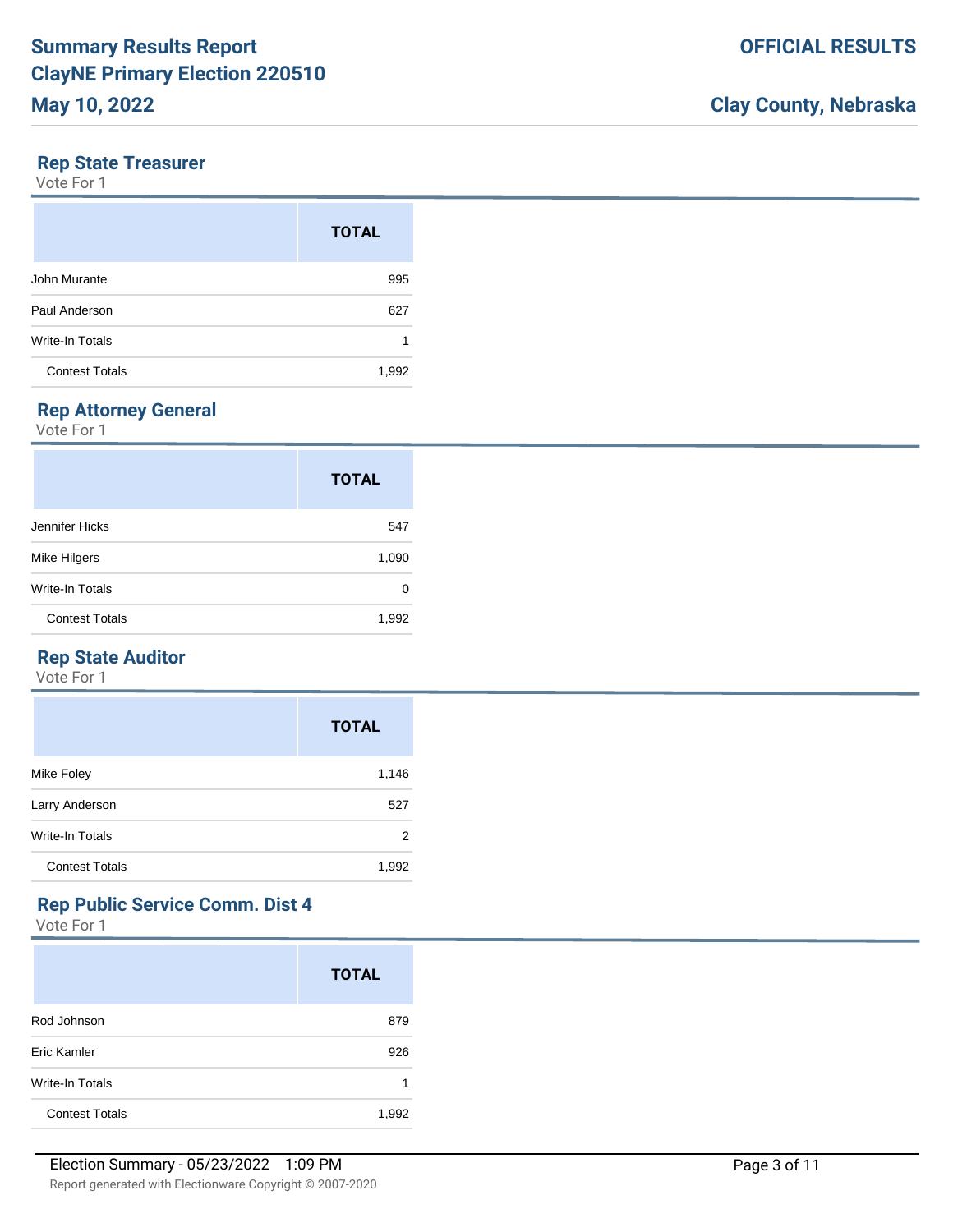#### **Rep Co Sheriff**

Vote For 1

|                        | <b>TOTAL</b> |
|------------------------|--------------|
| Jeffrey K. Franklin    | 1,193        |
| Chris Slocum           | 766          |
| <b>Write-In Totals</b> | 1            |
| <b>Contest Totals</b>  | 1,992        |

## **Dem Congress Dist. 3**

Vote For 1

|                       | <b>TOTAL</b> |
|-----------------------|--------------|
| David J. Else         | 108          |
| Daniel M. Wik         | 103          |
| Write-In Totals       | 2            |
| <b>Contest Totals</b> | 274          |

#### **Dem Governor**

Vote For 1

|                        | <b>TOTAL</b> |
|------------------------|--------------|
| Carol Blood            | 189          |
| Roy A. Harris          | 53           |
| <b>Write-In Totals</b> | 5            |
| <b>Contest Totals</b>  | 274          |

## **Dem Sec. of State**

|                       | <b>TOTAL</b> |
|-----------------------|--------------|
| Write-In Totals       | 15           |
| <b>Contest Totals</b> | 274          |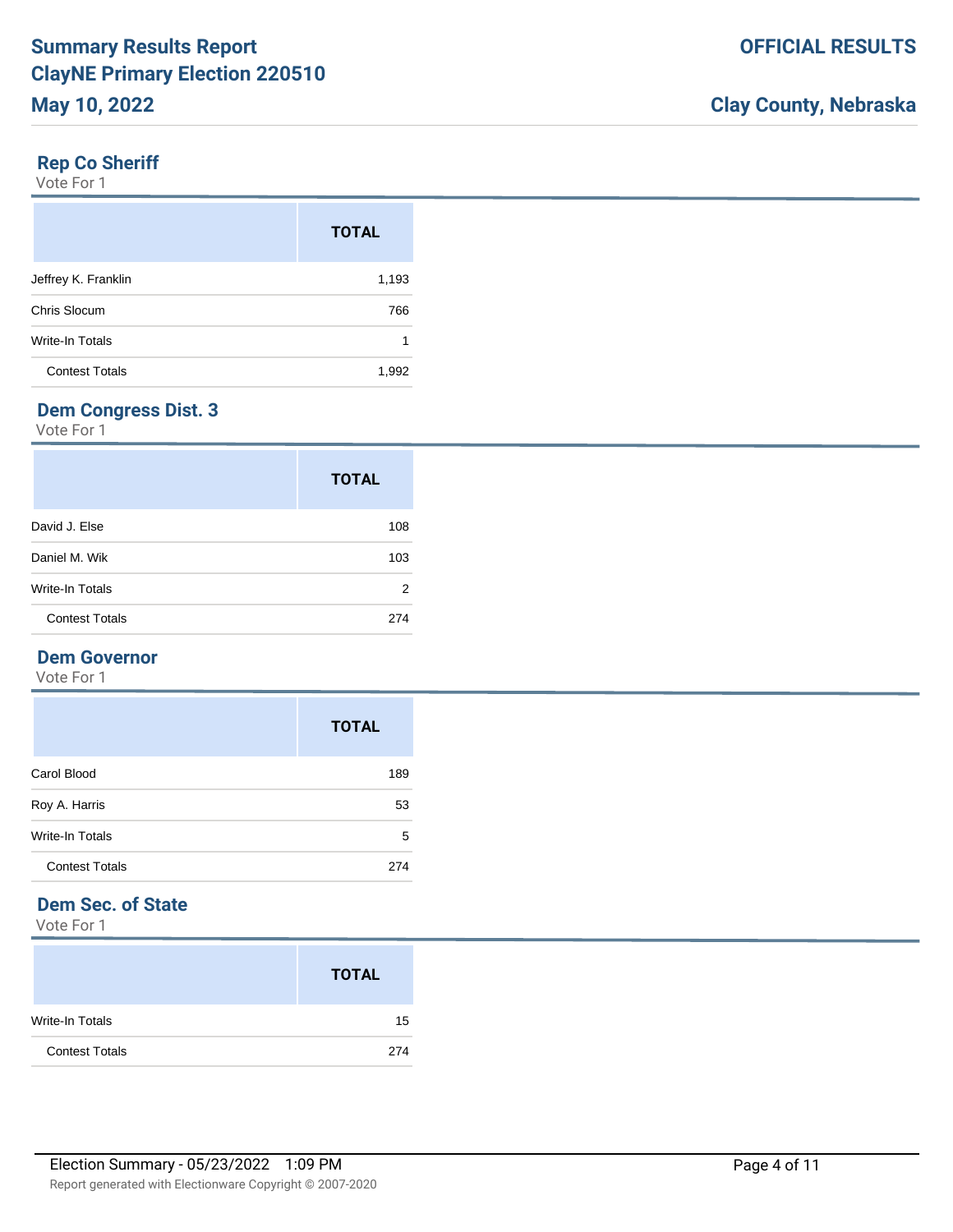#### **Dem State Treasurer**

Vote For 1

|                       | <b>TOTAL</b> |
|-----------------------|--------------|
| Write-In Totals       | 19           |
| <b>Contest Totals</b> | 274          |

### **Dem Attorney General**

Vote For 1

|                        | <b>TOTAL</b> |
|------------------------|--------------|
| <b>Write-In Totals</b> | 16           |
| <b>Contest Totals</b>  | 274          |

## **Dem State Auditor Dem**

Vote For 1

|                       | <b>TOTAL</b> |
|-----------------------|--------------|
| Write-In Totals       | 14           |
| <b>Contest Totals</b> | 274          |

### **Dem Public Service Comm. Dist 4**

Vote For 1

|                       | <b>TOTAL</b> |
|-----------------------|--------------|
| Write-In Totals       | 12           |
| <b>Contest Totals</b> | 274          |

## **Lib Congress Dist. 3**

|                       | <b>TOTAL</b> |   |
|-----------------------|--------------|---|
| Write-In Totals       |              |   |
| <b>Contest Totals</b> |              | 8 |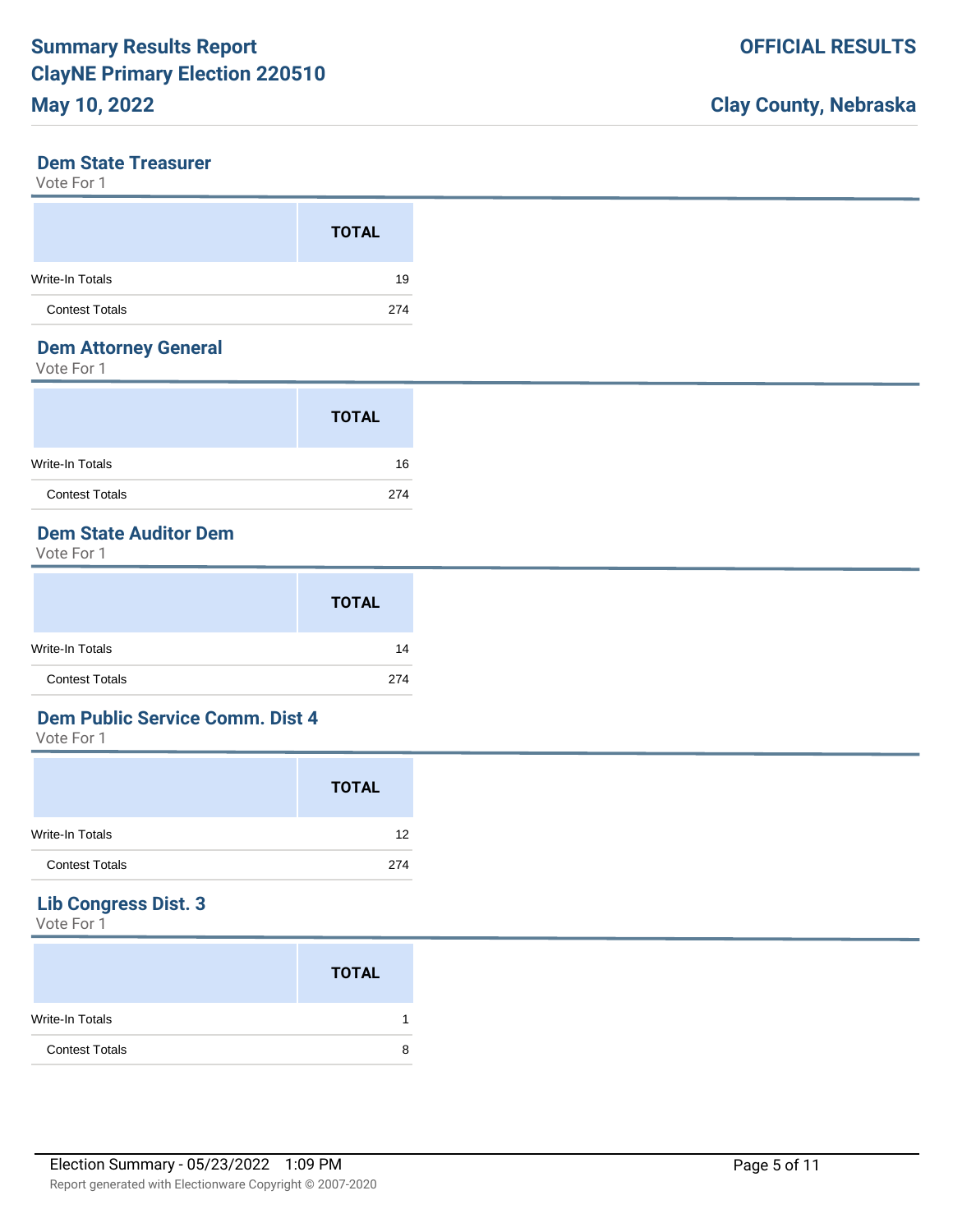#### **Lib Governor**

Vote For 1

|                       | <b>TOTAL</b> |
|-----------------------|--------------|
| Scott Zimmerman       | 5            |
| Write-In Totals       | 2            |
| <b>Contest Totals</b> | 8            |

### **Lib Sec. of State**

Vote For 1

|                       | <b>TOTAL</b> |  |
|-----------------------|--------------|--|
| Write-In Totals       |              |  |
| <b>Contest Totals</b> |              |  |

### **Lib State Treasurer**

Vote For 1

|                       | <b>TOTAL</b> |
|-----------------------|--------------|
| Katrina Tomsen        | 6            |
| Write-In Totals       |              |
| <b>Contest Totals</b> | 8            |

## **Lib Attorney General**

|                       | <b>TOTAL</b> |
|-----------------------|--------------|
| Write-In Totals       | 2            |
| <b>Contest Totals</b> | 8            |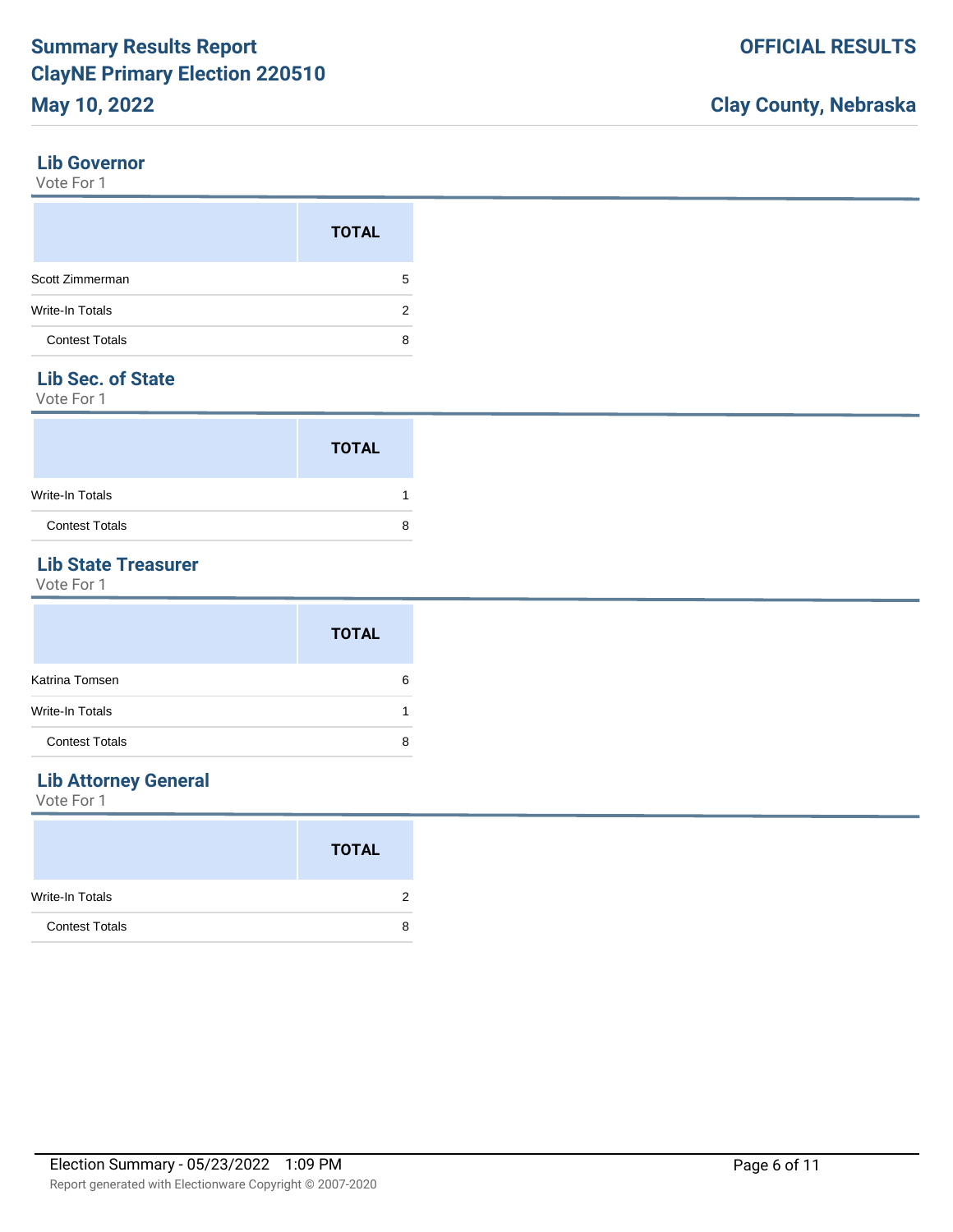#### **Lib State Auditor**

Vote For 1

|                        | <b>TOTAL</b> |
|------------------------|--------------|
| Gene Siadek            | 6            |
| <b>Write-In Totals</b> |              |
| <b>Contest Totals</b>  | 8            |

### **Lib Public Service Comm. Dist 4**

Vote For 1

|                       | <b>TOTAL</b> |   |
|-----------------------|--------------|---|
| Write-In Totals       |              |   |
| <b>Contest Totals</b> |              | 8 |

## **Lmn Congress Dist. 3**

Vote For 1

|                       | <b>TOTAL</b> |
|-----------------------|--------------|
| Mark Elworth Jr.      |              |
| Write-In Totals       |              |
| <b>Contest Totals</b> |              |

### **Lmn Governor**

Vote For 1

|                       | <b>TOTAL</b> |
|-----------------------|--------------|
| Write-In Totals       | 0            |
| <b>Contest Totals</b> |              |

## **Lmn Sec. of State**

|                       | <b>TOTAL</b> |
|-----------------------|--------------|
| Write-In Totals       |              |
| <b>Contest Totals</b> |              |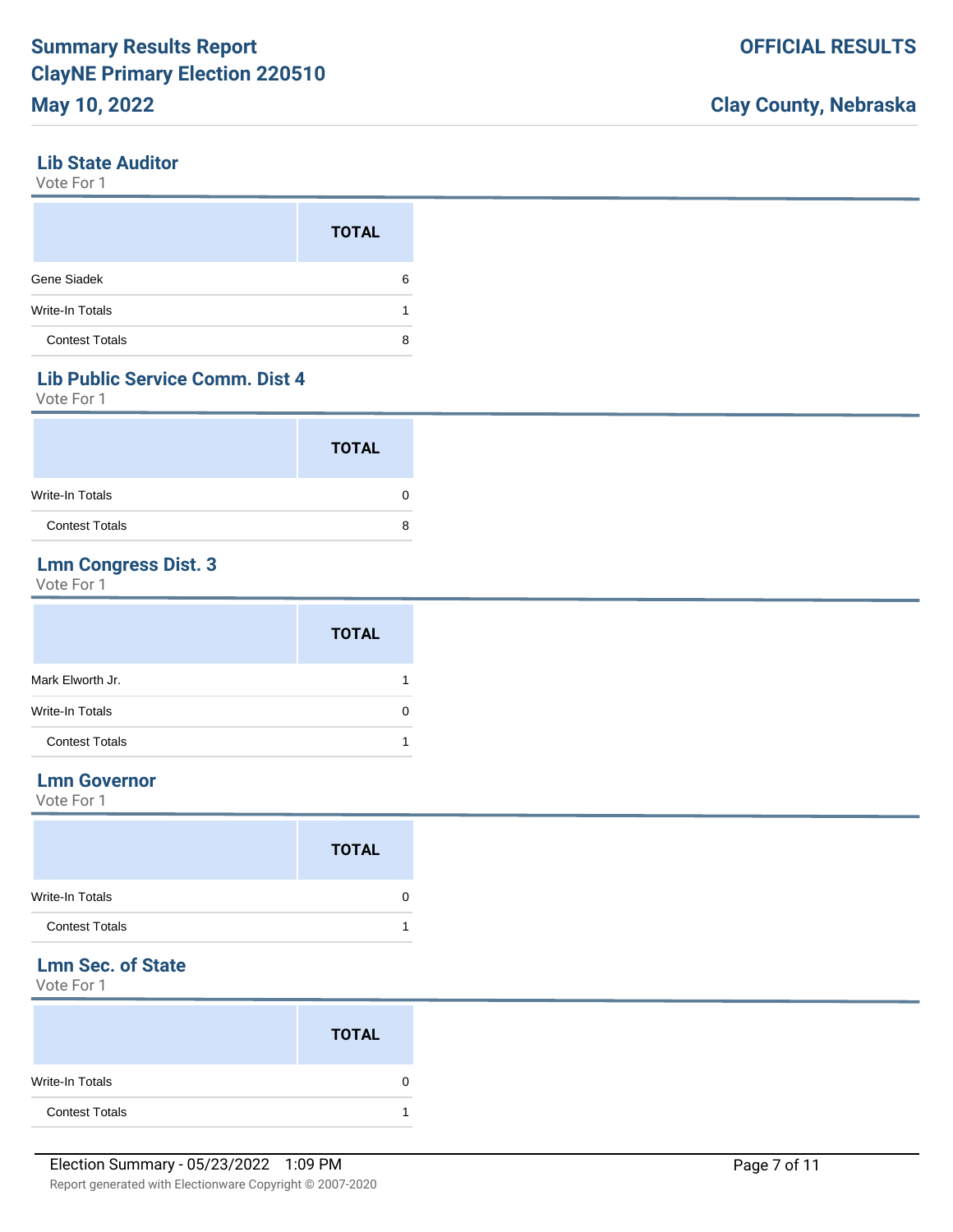#### **Lmn State Treasurer**

Vote For 1

|                       | <b>TOTAL</b> |
|-----------------------|--------------|
| Write-In Totals       |              |
| <b>Contest Totals</b> |              |

#### **Lmn Attorney General**

Vote For 1

|                        | <b>TOTAL</b> |
|------------------------|--------------|
| Larry Bolinger         |              |
| <b>Write-In Totals</b> |              |
| <b>Contest Totals</b>  |              |

### **Lmn State Auditor**

Vote For 1

|                       | <b>TOTAL</b> |
|-----------------------|--------------|
| L. Leroy Lopez        |              |
| Write-In Totals       | 0            |
| <b>Contest Totals</b> |              |

## **Lmn Public Service Comm. Dist 4**

|                        | <b>TOTAL</b> |
|------------------------|--------------|
| <b>Write-In Totals</b> | U            |
| <b>Contest Totals</b>  |              |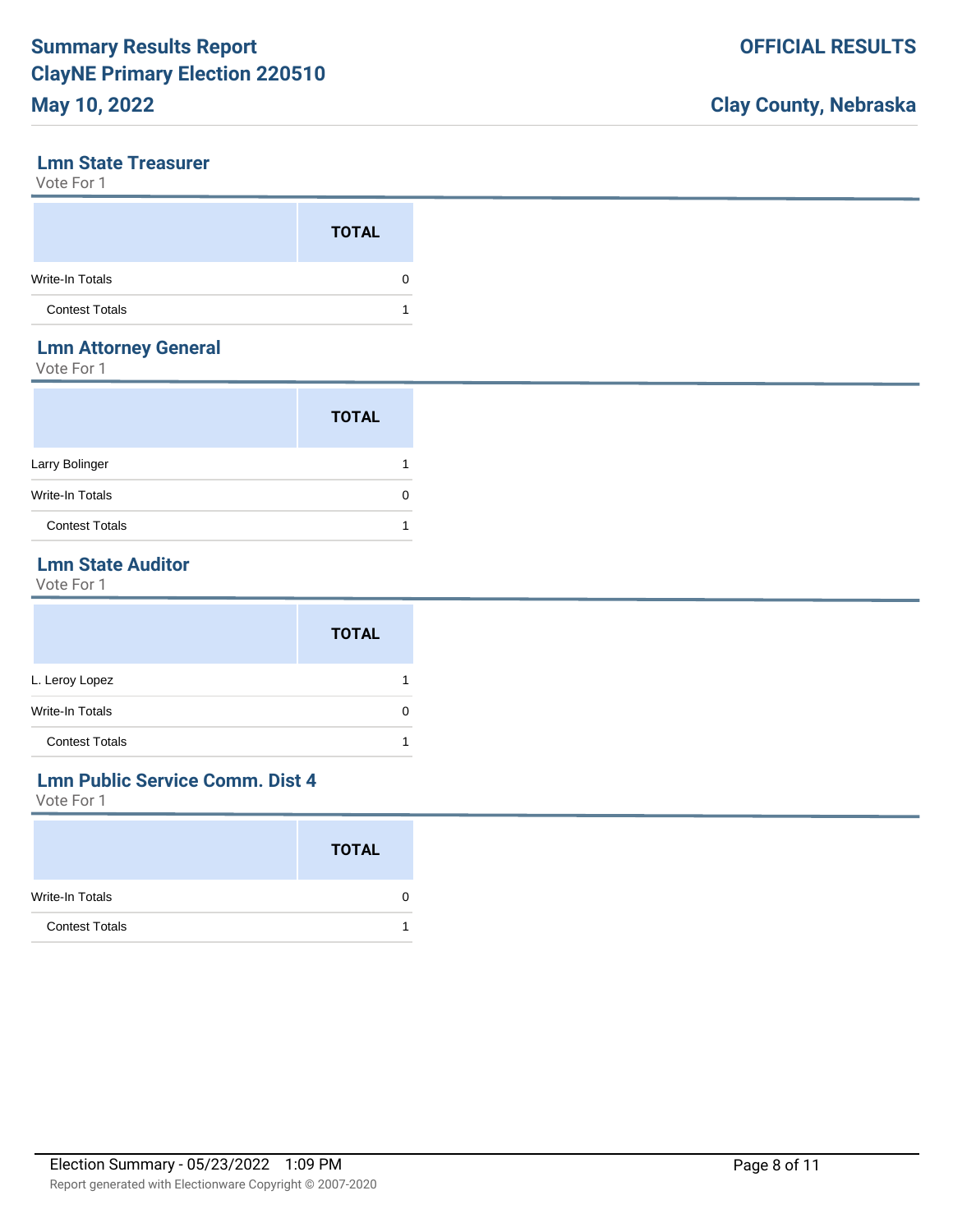#### **Leg Dist 38**

Vote For 1

|                       | <b>TOTAL</b> |
|-----------------------|--------------|
| Tyler R. Cappel       | 446          |
| Dave Murman           | 1,764        |
| Write-In Totals       | 1            |
| <b>Contest Totals</b> | 2,413        |

## **State Bd of Ed #5**

Vote For 1

|                       | <b>TOTAL</b> |
|-----------------------|--------------|
| <b>Kirk Penner</b>    | 1,524        |
| <b>Helen Raikes</b>   | 556          |
| Write-In Totals       | 5            |
| <b>Contest Totals</b> | 2,413        |

## **Bd of Regents #6**

|                       | <b>TOTAL</b> |
|-----------------------|--------------|
| Paul R. Kenney        | 1,014        |
| Julie Hehnke          | 828          |
| Write-In Totals       | 6            |
| <b>Contest Totals</b> | 2,413        |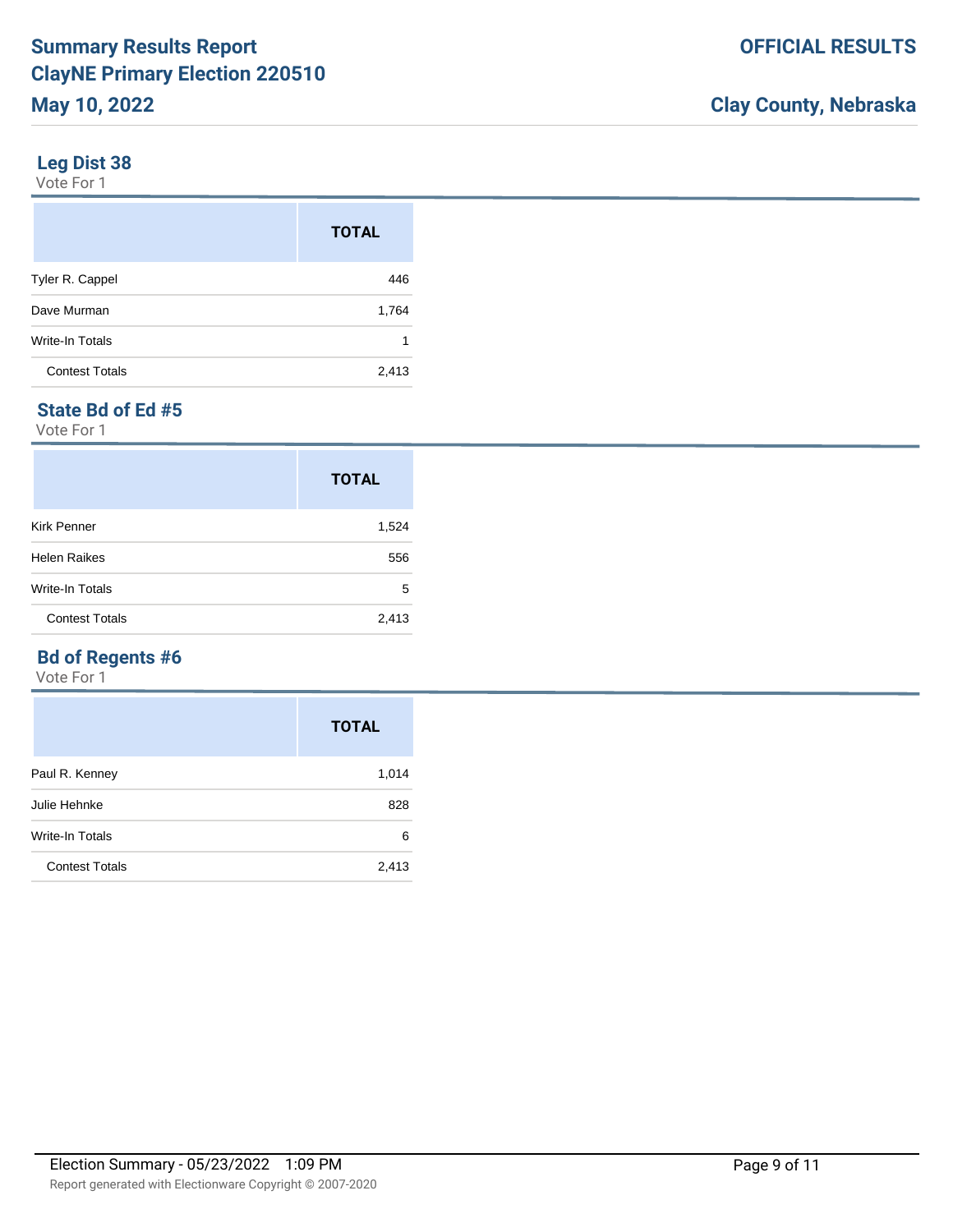#### **UBB NRD Sub 7**

Vote For 1

|                        | <b>TOTAL</b> |
|------------------------|--------------|
| Ronda L. Rich          | 319          |
| Wayne A. Nestor        | 330          |
| Anthony J. Bohaty      | 312          |
| <b>Write-In Totals</b> | 3            |
| <b>Contest Totals</b>  | 1,278        |

### **UBB NRD At Lg**

|                       | <b>TOTAL</b> |
|-----------------------|--------------|
| <b>Becky Roesler</b>  | 104          |
| Eugene R. Ulmer       | 335          |
| Jacob Ericksen        | 146          |
| <b>Curtis Farrall</b> | 335          |
| <b>Teresa Otte</b>    | 149          |
| Write-In Totals       | 7            |
| <b>Contest Totals</b> | 1,278        |